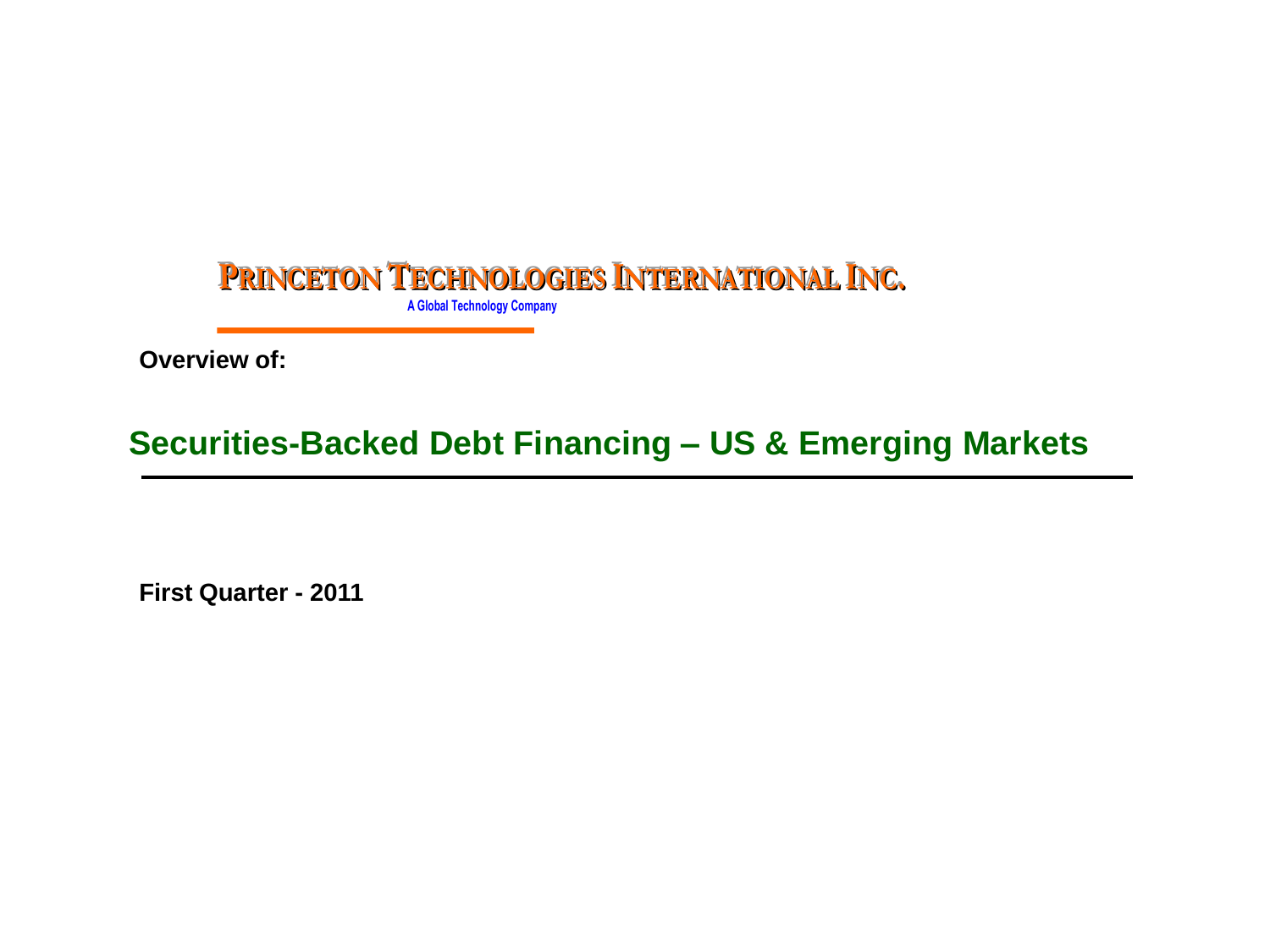#### **Securities-Backed Debt Financing is a Low-Cost, Readily-Available Source of Capital**

**With difficult market conditions, many institutions, companies and governments face significant challenges raising capital**

- Capital and debt markets are very challenging for many companies that need growth and liquidity capital for near-term needs
- Banks and other lenders are very cautious in their risk tolerance in funding new loans in the current markets
- Banks are more stringent with regard to:
	- Amount of collateralization on cash flows and asset value
	- Seniority and/or extreme flexibility in capital structure
	- Pricing, complexity, terms and overall cost of capital
	- Level of recourse to the client
- Opportunistic debt providers and hedge funds offer terms that can be much more aggressive with expensive equity kickers and high interest rates as well as significant asset collateralization
- Timing to close on most types of funding transactions is protracted in the current market, creating liquidity obstacles to companies seeking near-term growth capital or long-term working capital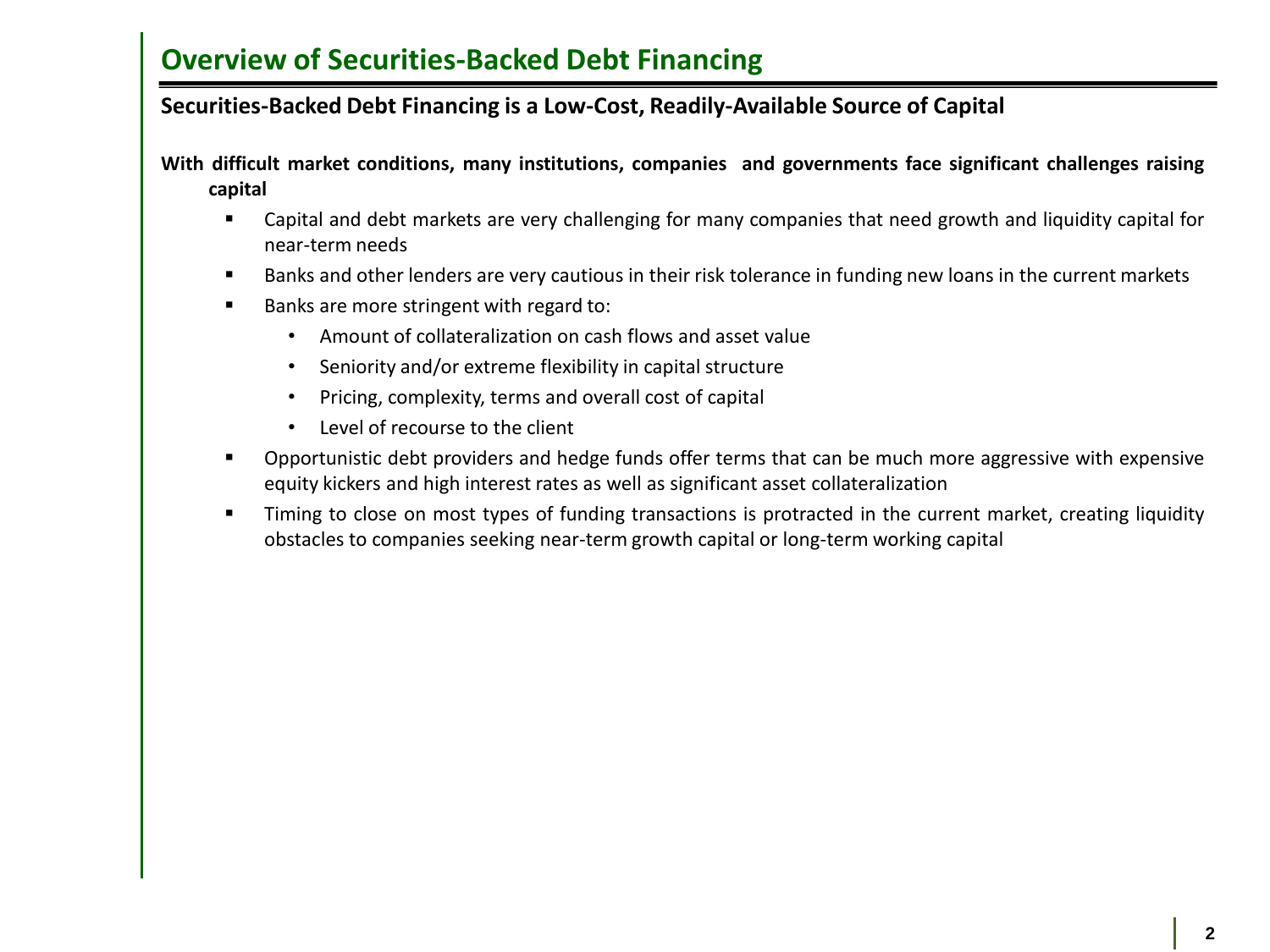**The Securities-Backed Debt Financing structure is an ideal capital raising option for institutions, companies and sovereigns that need capital on simple terms that is cost-effective and quick to close**

- Debt capital provided that is collateralized by publicly traded securities only
	- Completely non-recourse to the borrower
	- Avoids encumbering valuable company assets
- **IDED 11** Interest rates between 2-4.5% fixed, simple interest, payable quarterly for the term of the loan
	- Existing interest or dividend yield can also be used to offset interest cost of loan
	- Matching balloon payment at term end
- Shari'ah Compliant (0% interest effective)
- Attractive, high loan-to-value (LTV) ratios and low interest rates
- **Minimal investor due diligence and time burden on the company**
- T+5 closing process is approximately one week, after legal processing by major US law firm
- Borrower retains control funds can be used for any purpose at borrower's discretion
- Per definition of a REPO, the borrower retains beneficial ownership of the stock throughout the term of the loan
- **Thusly, all upside appreciation is retained by the borrower**
- **Intentionally private and discreet funding and capital distributions**
- Favorable tax treatment\*, filings and local regulatory compliance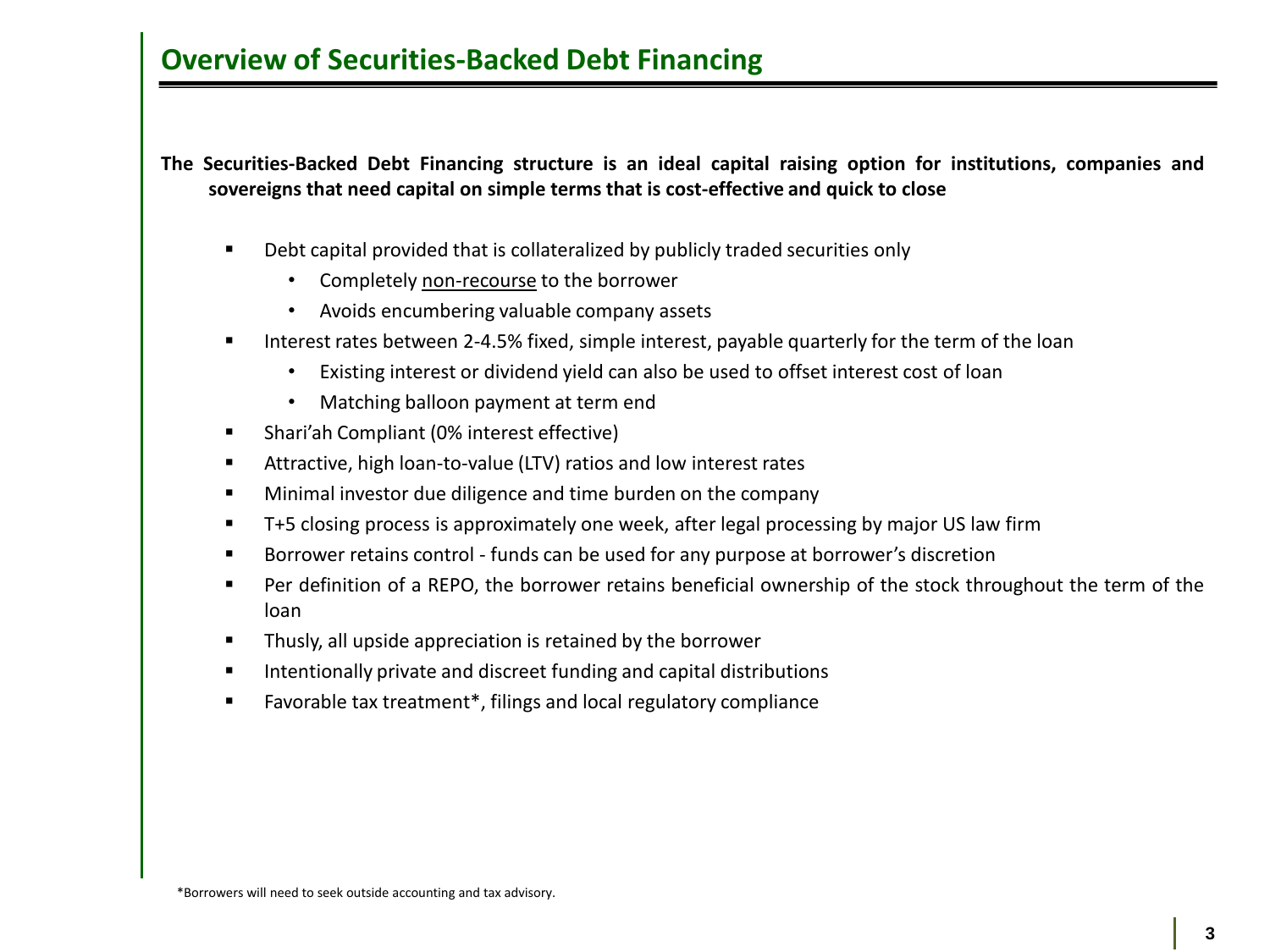#### **What is a Securities-Backed Debt Financing?**

- $\triangleright$  The Securities-Backed Debt structure has been established for over 35 years, and utilized by banks in their interbank lending repurchase (REPO) transactions to manage their income and balance sheet stability
- $\triangleright$  Banks cannot offer these types of transactions to non-bank customers as banks are subject to regulations such as Regulation U and Regulation T.
- Our specialty institutional private equity fund is focused on providing these Securities-Backed Debt financings to new market participants:
	- Public or private operating companies of any industry in most places in the world
	- **Governments and municipalities**
	- Hedge funds and sovereign wealth funds
	- **High-net-worth individuals and family office funds**
- $\triangleright$  Several major balance sheet banks participate directly in the transactions with our private equity funder

#### **Eligible Securities**

Publicly traded in most countries on any major exchange:

- Stocks, ADRs, GDRs, EFTs, UITs, REITs, Indexes, Corporate Bonds,
- US Treasuries, MTNs or many Sovereign Nations Issuance

#### **Non-Eligible Securities**

- Privately held Stocks or Bonds
- Securities held in 401(k) accounts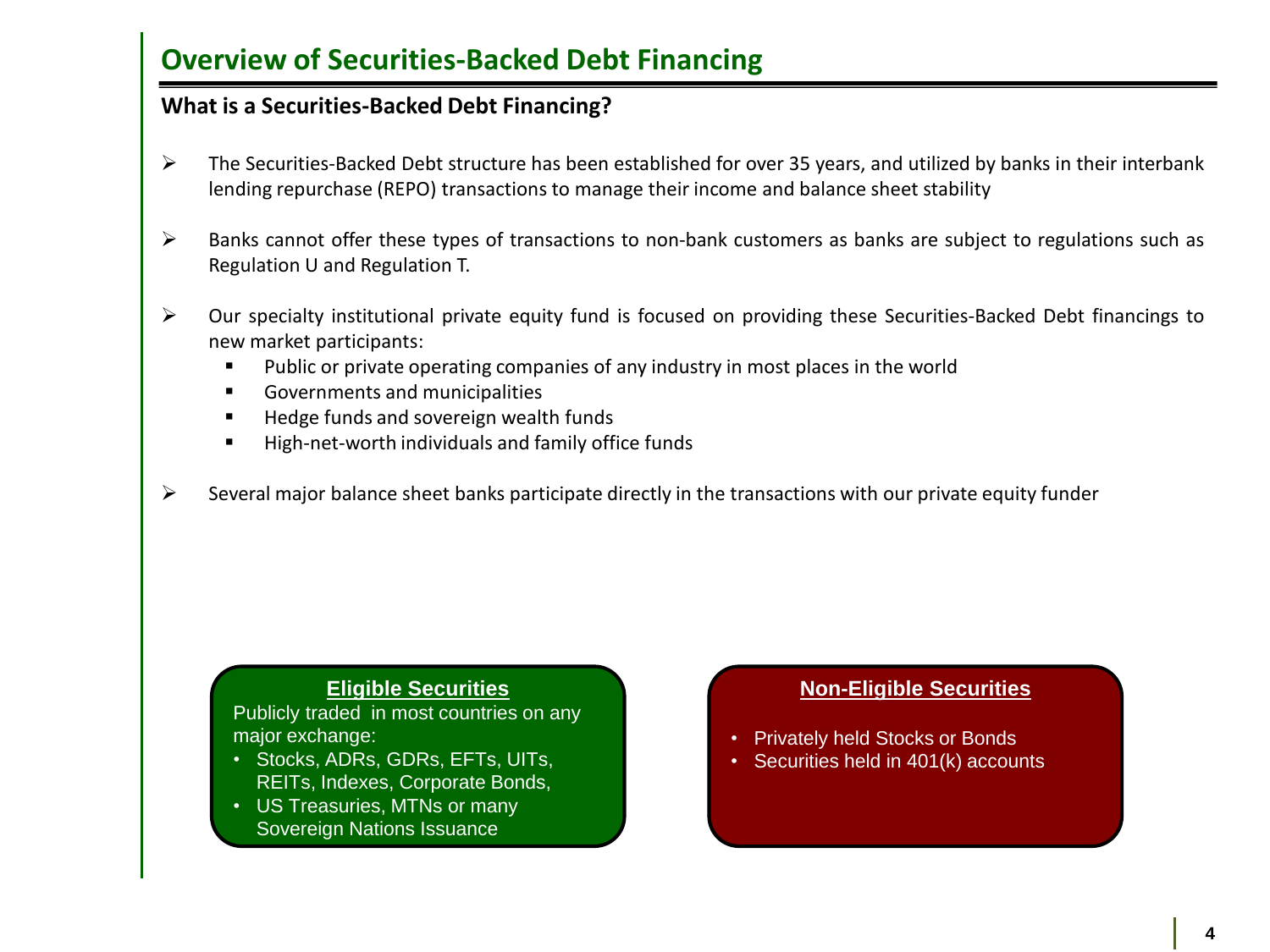#### **Who Can Benefit?**

- $\triangleright$  Beneficiaries of Securities-Backed Debt financings garner particular interest from the following:
	- Asset intensive businesses, such as airlines, industrial companies, auto manufacturers and REITs
	- **Project managers such as Renewable Energy and Real Estate developers**
	- Cleantech and technology companies looking for quick capital infusions
	- Asset managers, sovereign wealth funds, governments as well as company management and individuals
	- Better management of stock buyback programs with cash in hand, make better market timing decisions
- The Securities-Backed Debt financing has many unique features that make it very attractive to those seeking nearterm and long-term capital
	- Fund is a global-low-cost institutional provider of ARB-rate capital
	- Non-recourse to the borrower no liens or encumbrances on any company assets
	- **Low cost of capital** 
		- Interest rates between 2-4.5%
		- Reduced due diligence burden on individuals, institutions, companies and governments
		- Lower closing costs
		- Shortened time to close
			- Closing can happen in as fast as one week
			- Can also be closed at once or in multiple tranches over weeks and months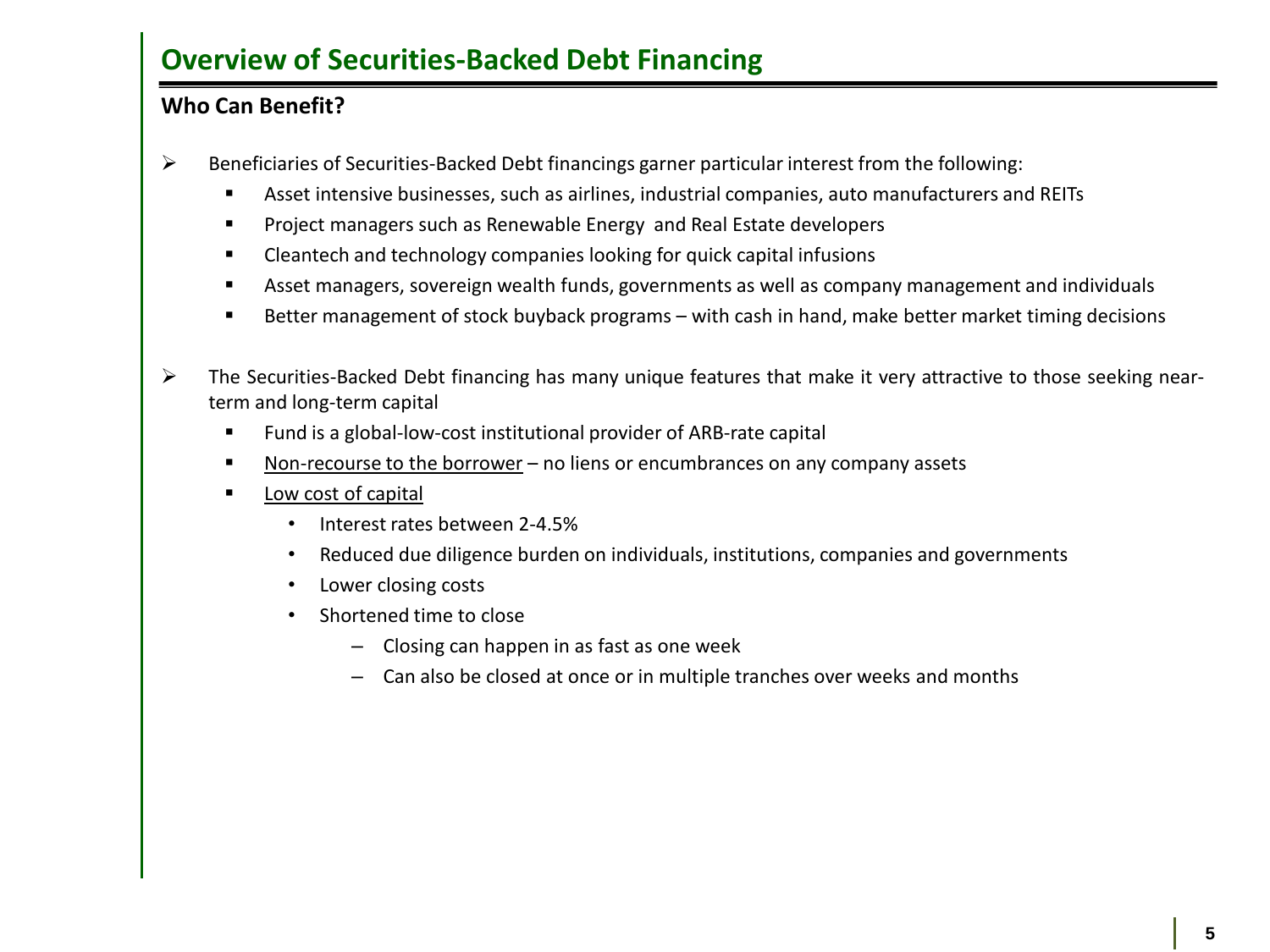#### **Who Can Benefit?**

- $\triangleright$  The use of proceeds to the borrower has no limitations or restrictions from the PE fund
	- All transactions are executed discreetly
	- **There is no change in beneficial ownership of shares by the definition of a REPO**
	- Any project can be financed quickly without troublesome layers of financial complexity
	- **The use of funds is unrelated to the securities being collateralized ; solar owner/developers keep SRECS**
	- In many cases, for example in the United States, limited SEC filings\* are required, the transactions are executed privately and discreetly
	- **•** Our speed from start to finish funding has many benefits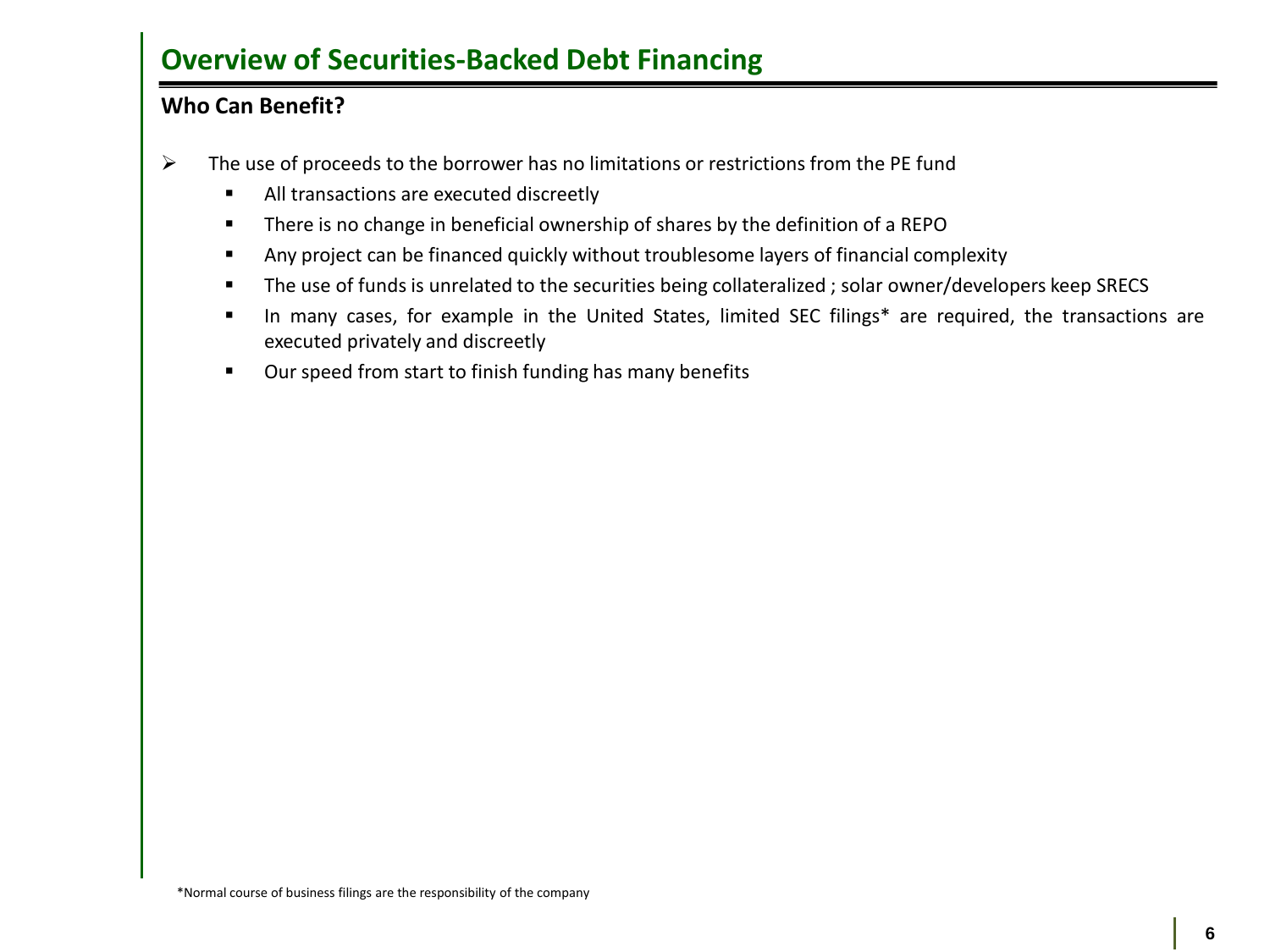#### **Typical Terms and Structural Details**

- $\triangleright$  Securities-Backed Debt financing is a repo loan
	- NOT considered a "constructive sale" under IRS and SEC rules and is NOT a "tax event"
		- Securities are posted to one of the custodial accounts of the PE funds at the balance-sheet banks as listed on slide 9
	- Beneficial ownership is retained by the Company or original owner throughout the life of the loan
		- All market value trading upside is kept by the Company / owner
		- No board seat required and no voting control of securities
		- NON-SHORTING clauses explicit in the transaction documents
- $\triangleright$  The fund activates a "delta-neutral" algorithmic hedging strategy in the securities, using balance-sheet banks risk management platforms and partners for an integrated risk abatement strategy
	- Quantitative algorithmic program trades the securities in small buys and sells, which over a short period of time, creates a neutral, low-volatility balance in the market of the securities
	- Average daily trading volume usually follow a noticeable upward trend
	- Through the small daily and weekly trading in the securities, the fund makes it's profit
- $\triangleright$  Terms are minimum of three (3) years up to ten (10) years, but includes options for refinance
- Loan-to-Value (LTV) ratios range from 50% to 90% based on the trading liquidity of the securities
- Interest rates between 2-4.5% fixed, charged simple interest, payable quarterly throughout life of the loan
	- Existing interest or dividend yield can be used to offset interest cost of loan
- $\triangleright$  Threshold for margin call is 80% of loan amount not initial pledged collateral value
	- For example a \$1 stock with a 70% LTV = \$0.70cents loan. Our threshold is 80% of the loan amount  $(50.70) = 50.56$
	- If for 3 consecutive trading days the shares drop below 44% of the original share value the client has the option to exercise the non-recourse provision and "walk away" or post more collateral in 5% increments
	- **The client has 5 trading in the United States and 10 trading days elsewhere to make the decision**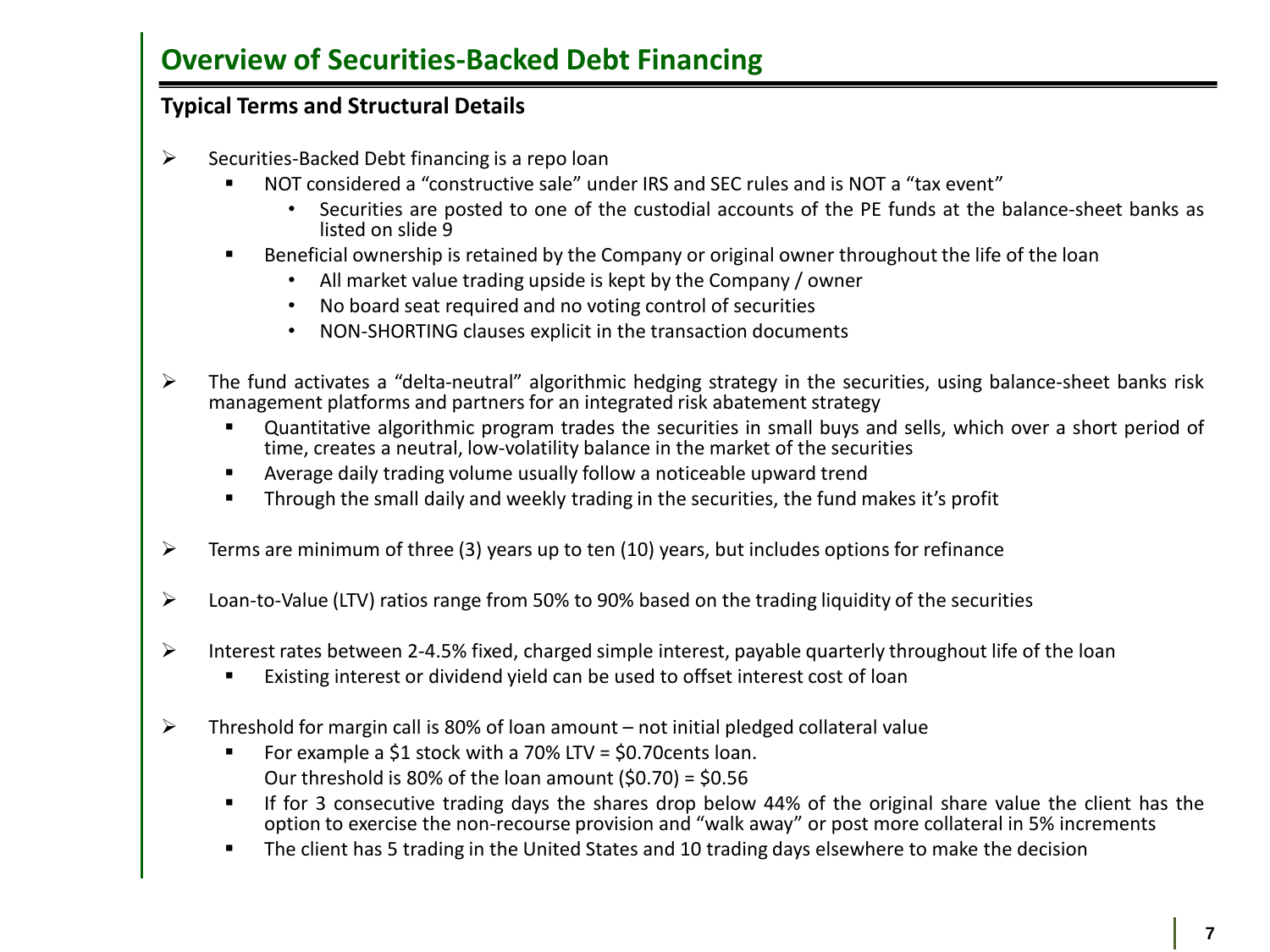### **Transaction Process Timeline**

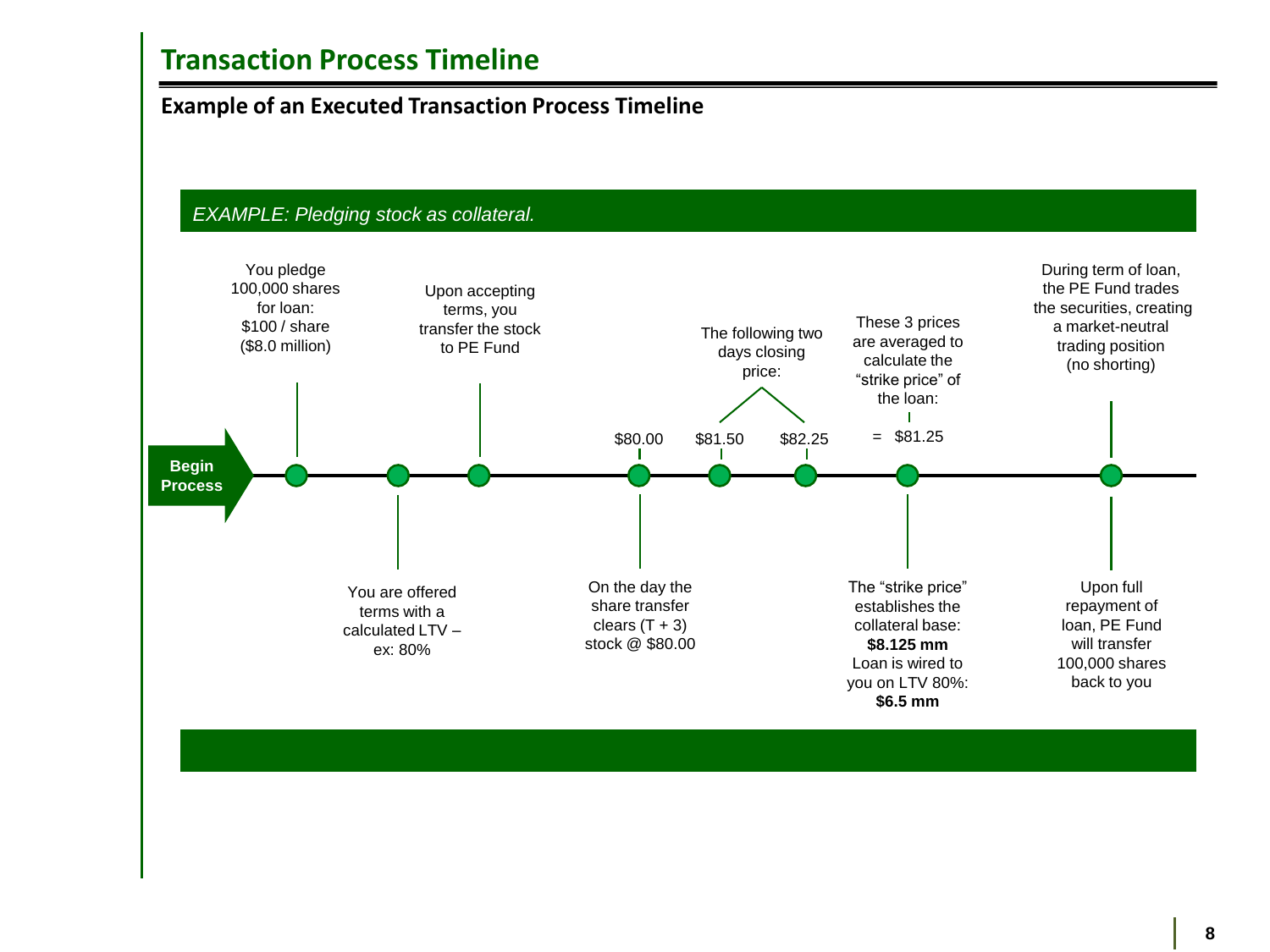### **Case Studies – Industry examples (Over 800 Transactions Completed in Last 10 Years)**

### **1. REITs Case Study**

- Our funding structures are ideal for reorganizing expensive capital structure with simple fixed cost or yield matching rates
- Global low cost provider of ARB-rate capital
- **Extremely non-restrictive nature**
- **EXECO CORPOREG** CORPORE INCOCCLEDUCE **CORPOREGIST** 
	- Our fund structures give management the cash and the control to execute business strategies efficiently and promptly
	- Avoid corporate governance influenced by the lenders, mezzanine, equity holders
	- Cost of capital for equity and mezzanine is very expensive with numerous kickers, sweeteners and liens involved; not the case with our fund structures
	- Management retains the ability to re-lien, resell, restructure or dispose to the assets
	- No restrictions on the cash flows
	- Avoid Cross Collateralization
- **EXEC** Long maturity dates with flexible extensions
- In the United States, avoid the 2.5% mortgage cost
- **PE fund is not on the boardrooms, so no voting decision**
- Recourse shows only against the equity, so assets can show free and clear on the balance sheet
- Borrower retains beneficial ownership of the stock throughout the term of the loan
- All upside appreciation is retained by the borrower
- **IFM** Interest rates between 2-4.5% fixed, simple interest, payable quarterly for the term of the loan
	- Existing interest or dividend yield can also be used to offset interest cost of loan
	- Matching balloon payment at term end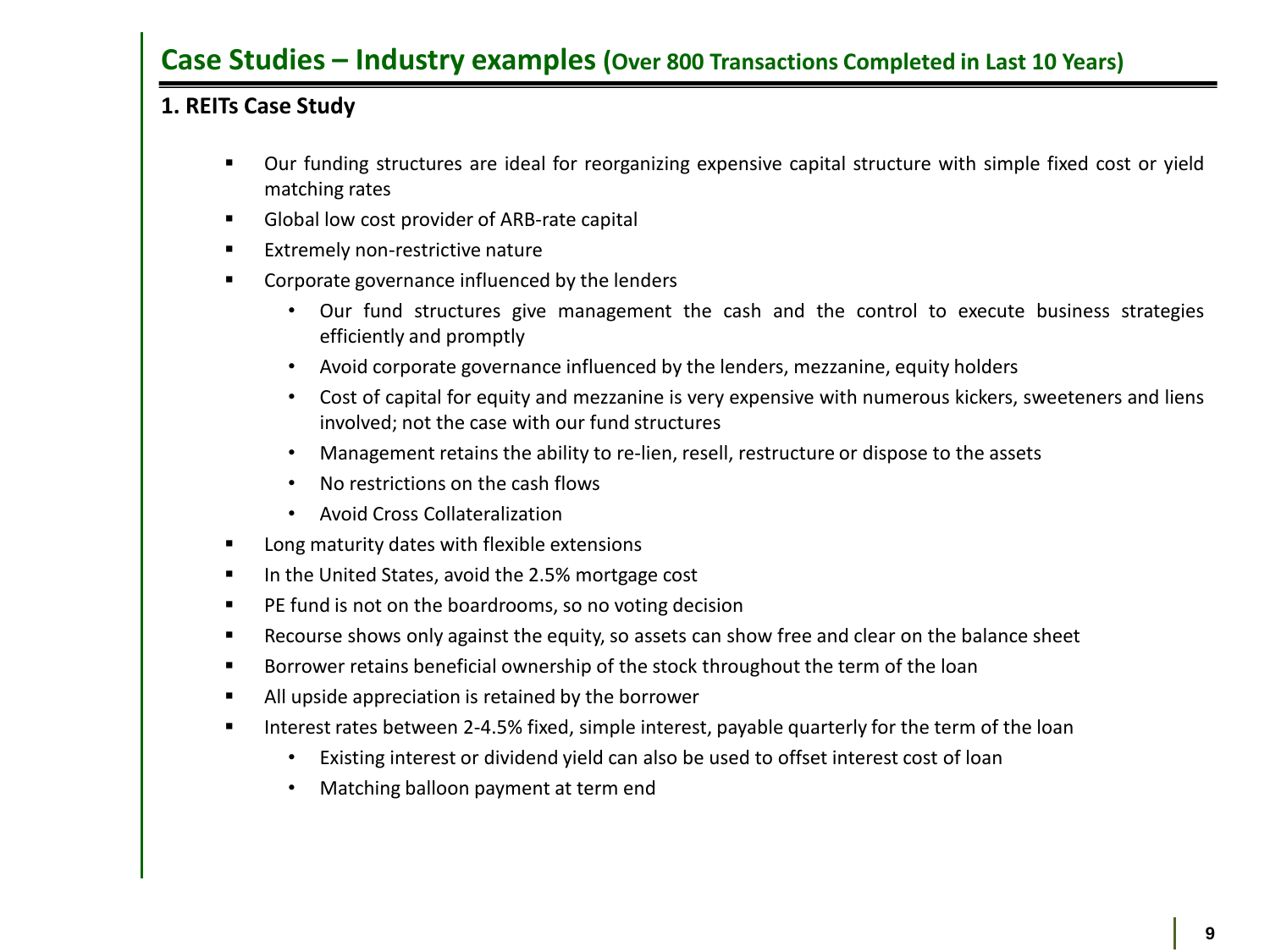### **2. Cleantech, Media & Technology**

- Borrower maintains control of IP property, licensing and product distribution
- Global low cost provider of ARB-rate capital for pipeline development
- Cheap cost of capital to speed to execution at marketplace
- Capital can be deployed for long-term projects, R&D, distribution, marketing
- Cheap cost of capital for acquisition
- Avoid all the headaches of the typical investment banking road shows
- **EXECO CORPOREG** CORPORE INCOCCLEDUCE **CORPOREGIST** 
	- Our fund structures give management the cash and the control to execute business strategies efficiently and promptly
	- Avoid corporate governance influenced by the lenders, mezzanine, equity holders
	- Cost of capital for equity and mezzanine is very expensive with numerous kickers, sweeteners and liens involved; not the case with our fund structures
	- Management retains the ability to re-lien, resell, restructure or dispose to the assets
	- No restrictions on the cash flows
	- Avoid Cross Collateralization
- Cleantech Project Finance Example:
	- Solar developer can use the capital to finance the solar project
	- Solar developer keeps all the assets, including the RECs
	- Further you can purchasing buildings
	- Use the loan amount refinance the current debt structure
- Non equity participant in any *form* underlying project
- Non negative drain on cash flow with a yield matching event Our yield matching strategy can offer you a non cash flow event by taking dividends in lieu of quarterly interest payments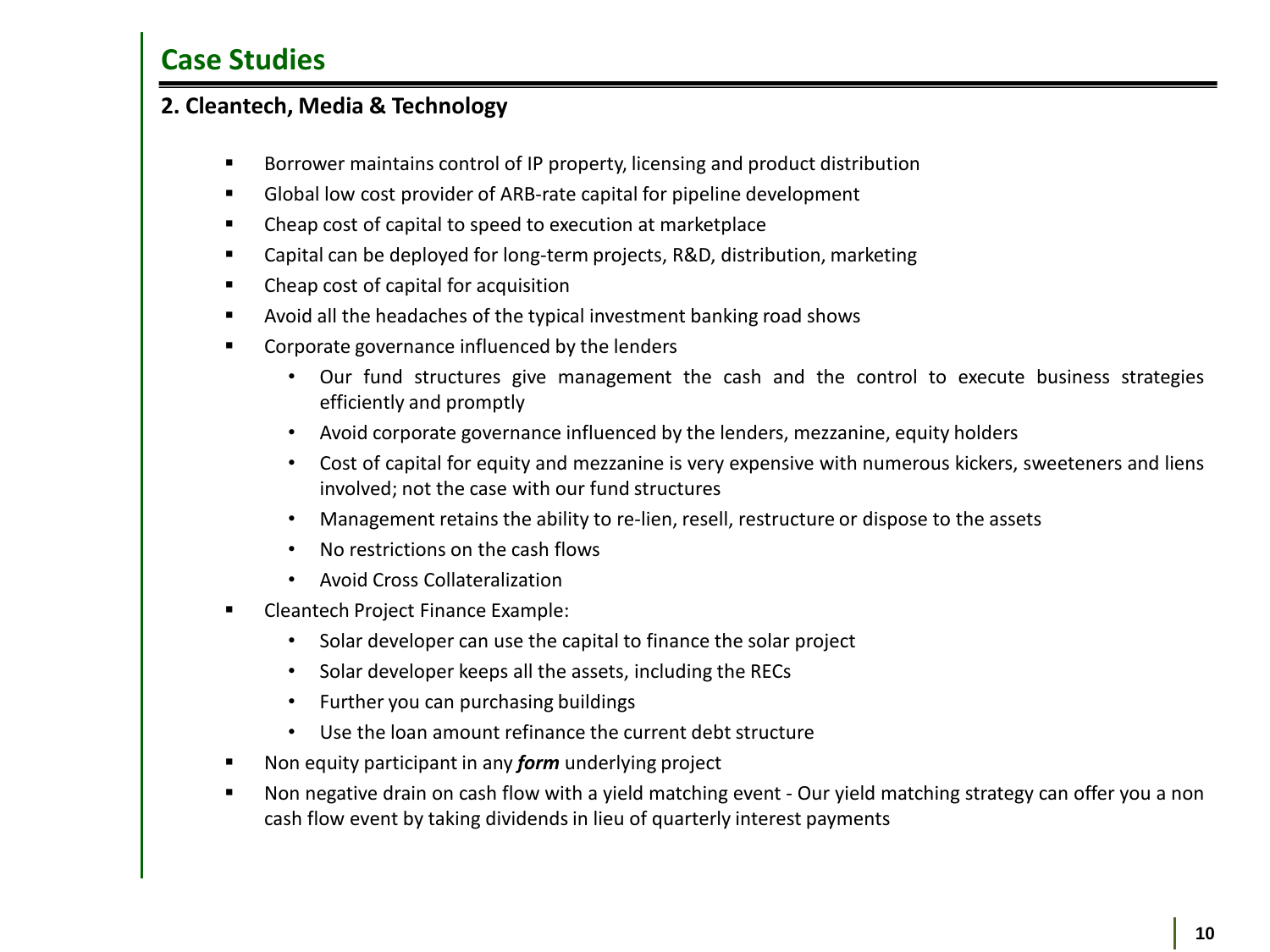#### **3. Airlines**

- Global low cost provider of ARB-rate capital
- No cross collateralization on routes, airplanes, terminals, or other assets
- No fuel hedging costs/requirements by the PE fund
- Avoid the high cost of airline leasing and equity with extreme restrictive covenants on leasing
- No restrictions on M&A, joint ventures, workforce restrictions
- **PE fund does not participate on the boardroom, so no voting decision**
- Recourse shows only against the shares, so assets can show clearer on the balance sheet
- **Effective use of expansion capital and operational cash flows**
- **EXECO CORPORATE:** Corporate governance influenced by the lenders
	- Our fund structures give management the cash and the control to execute business strategies efficiently and promptly
	- Avoid corporate governance influenced by the lenders, mezzanine, equity holders
	- Cost of capital for equity and mezzanine is very expensive with numerous kickers, sweeteners and liens involved; not the case with our fund structures
	- Management retains the ability to re-lien, resell, restructure or dispose to the assets
	- No restrictions on the cash flows
	- Avoid Cross Collateralization
- Interest rates between 2-4.5% fixed, simple interest, payable quarterly for the term of the loan
	- Existing interest or dividend yield can also be used to offset interest cost of loan
	- Matching balloon payment at term end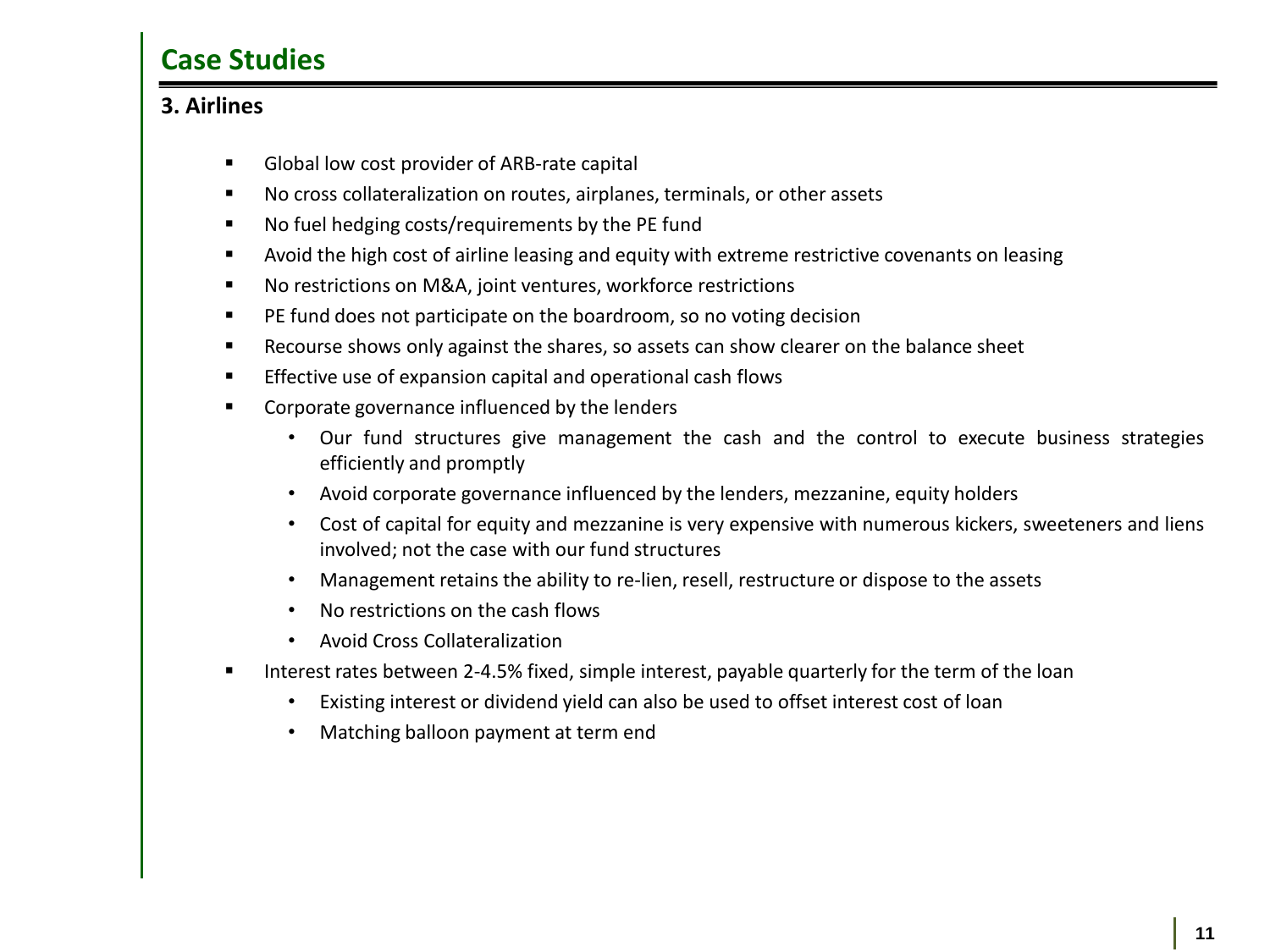#### **4. Industrial, Automobiles & Manufacturing**

- Global low cost provider of ARB-rate capital
- Operating Benefits:
	- Better receivable management, smoother cost structure and improved purchase management
	- Company no longer needs Line of Credit, which have liens on company receivables; not in our case
	- Effective use of capital for company needs such as expansion capital, working capital, M&A
- Capital Structure Benefits:
	- Use the fund to restructure company debt or existing capital structure
	- Setup your own Finance division their own equipment at favorable rates (and eliminate external credit)
	- We can deploy capital into "newly registered" treasury stock, new issuances and secondary
- **EXECO CORPOREG** CORPORE INCOCCLEDUCE **CORPOREGIST** 
	- Our fund structures give management the cash and the control to execute business strategies efficiently and promptly
	- Avoid corporate governance influenced by the lenders, mezzanine, equity holders
	- Cost of capital for equity and mezzanine is very expensive with numerous kickers, sweeteners and liens involved; not the case with our fund structures
	- Management retains the ability to re-lien, resell, restructure or dispose to the assets
	- No restrictions on the cash flows
	- Avoid Cross Collateralization
- **IDED 11** Interest rates between 2-4.5% fixed, simple interest, payable quarterly for the term of the loan
	- Existing interest or dividend yield can also be used to offset interest cost of loan
	- Matching balloon payment at term end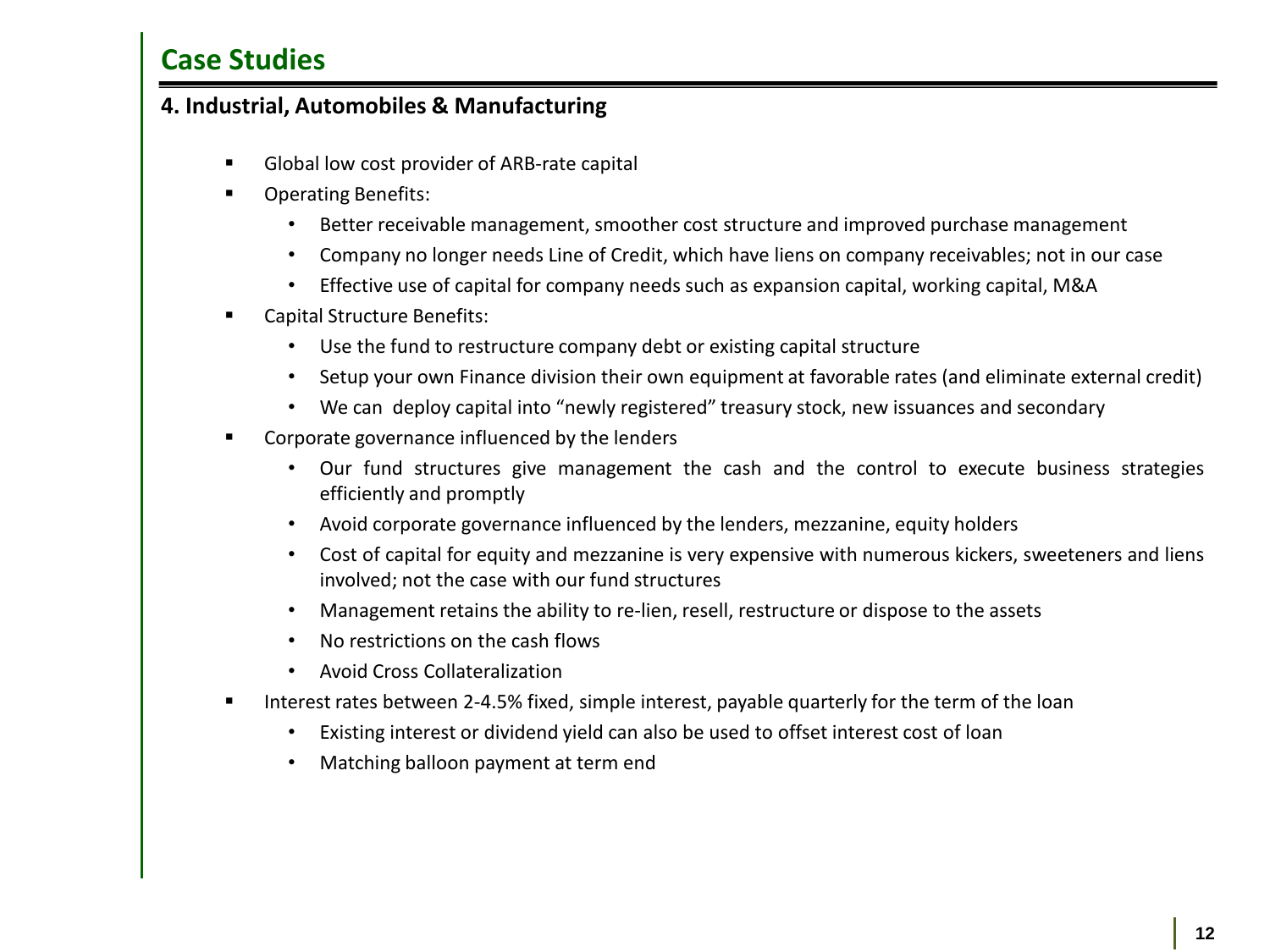#### **5. Utilities scale power gen and mining**

- Global low cost provider of ARB-rate capital
- Capital can be used to fund utility scale hydro, wind, solar projects
- **Long-term capital intensive outlays, over long lead times**
- **EXECT** Less pushback from regulators, low cost of financing for long-term renewable power projects financing
- Viewed very favorably by PUCs and regulatory bodies because the cost of capital is low, long-term and steady
- **Potential to reduce overall cost of electricity to end power consumer**
- **Hedging strategies** 
	- Low cost of capital
	- Affordable hedging against commodity swings
- Corporate governance influenced by the lenders
	- Our fund structures give management the cash and the control to execute business strategies efficiently and promptly
	- Avoid corporate governance influenced by the lenders, mezzanine, equity holders
	- Cost of capital for equity and mezzanine is very expensive with numerous kickers, sweeteners and liens involved; not the case with our fund structures
	- Management retains the ability to re-lien, resell, restructure or dispose to the assets
	- No restrictions on the cash flows
	- Avoid Cross Collateralization
- Interest rates between 2-4.5% fixed, simple interest, payable quarterly for the term of the loan
	- Existing interest or dividend yield can also be used to offset interest cost of loan
	- Matching balloon payment at term end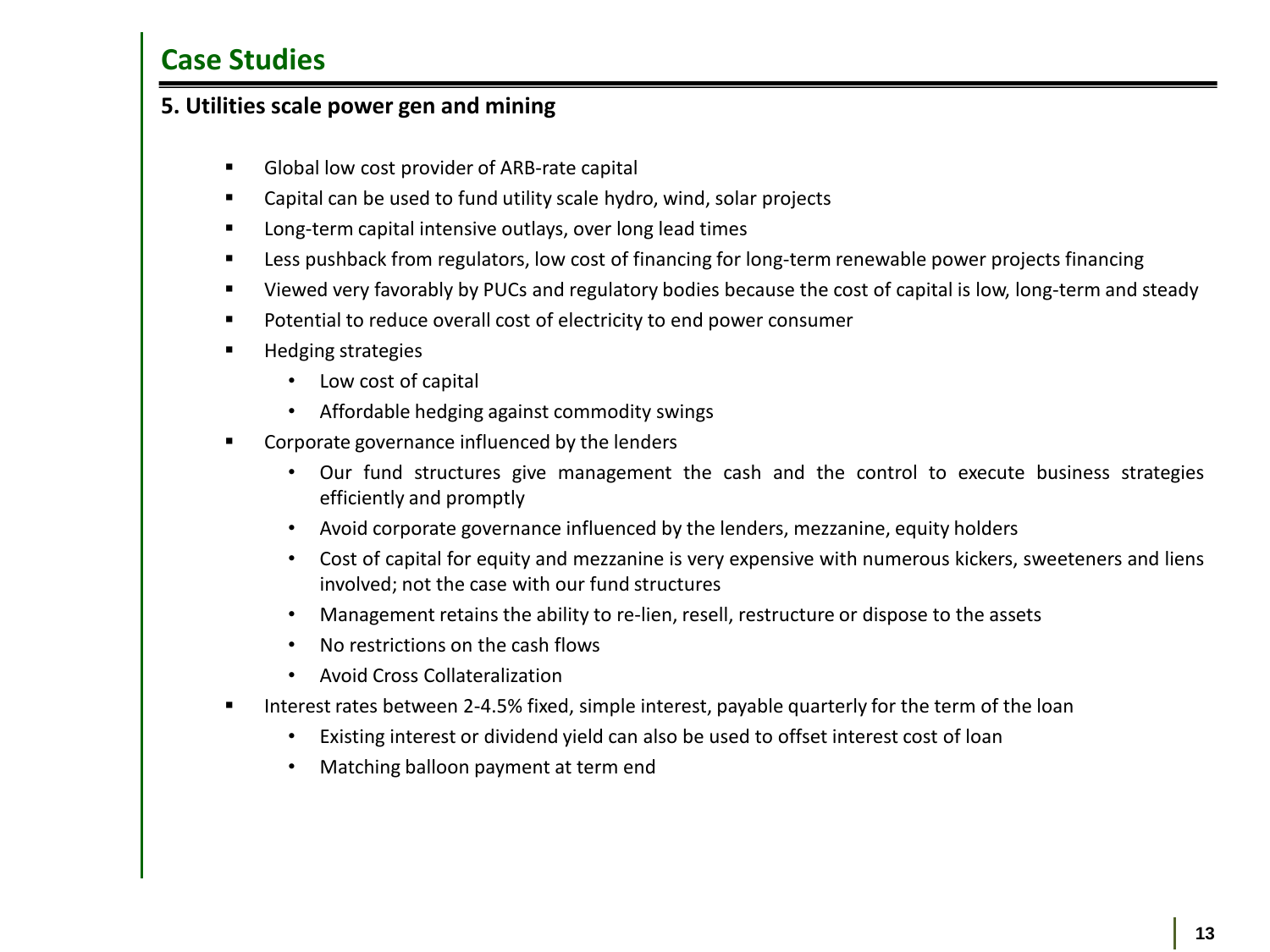### **6. Sovereigns**

- Global low cost provider of ARB-rate capital
- Fund is currently under deployed in developing markets with minimal geopolitical risk
- **Eliminate the political and economic complications of financing** 
	- Cumbersome international fund raising standards, accounting rules and disclosures
- Tax payers benefit from reduced economic risk with cheaper cost of capital
- **Ultimate privacy and discretion of the capital distributions**
- Sovereign controls use of proceeds upon funding
- **Ownership of assets retained by the sovereign**
- **Process does not involve raising sovereign debt** 
	- Hence no impact on sovereign balance sheet because we loan against collateralized assets
- Hold cash and gather better negotiating leverage for public -private partnerships
	- Our fund structures give the sovereign the cash and better control to implement policies and projects efficiently and promptly
	- Management retains the ability to re-lien, resell, restructure or dispose to the assets
	- No restrictions on the cash flows
	- No recourse against the assets
	- Avoid Cross Collateralization
- Interest rates between 2-4.5% fixed, simple interest, payable quarterly for the term of the loan
	- Existing interest or dividend yield can also be used to offset interest cost of loan
	- Matching balloon payment at term end
- Shari'ah Compliant (0% interest effective)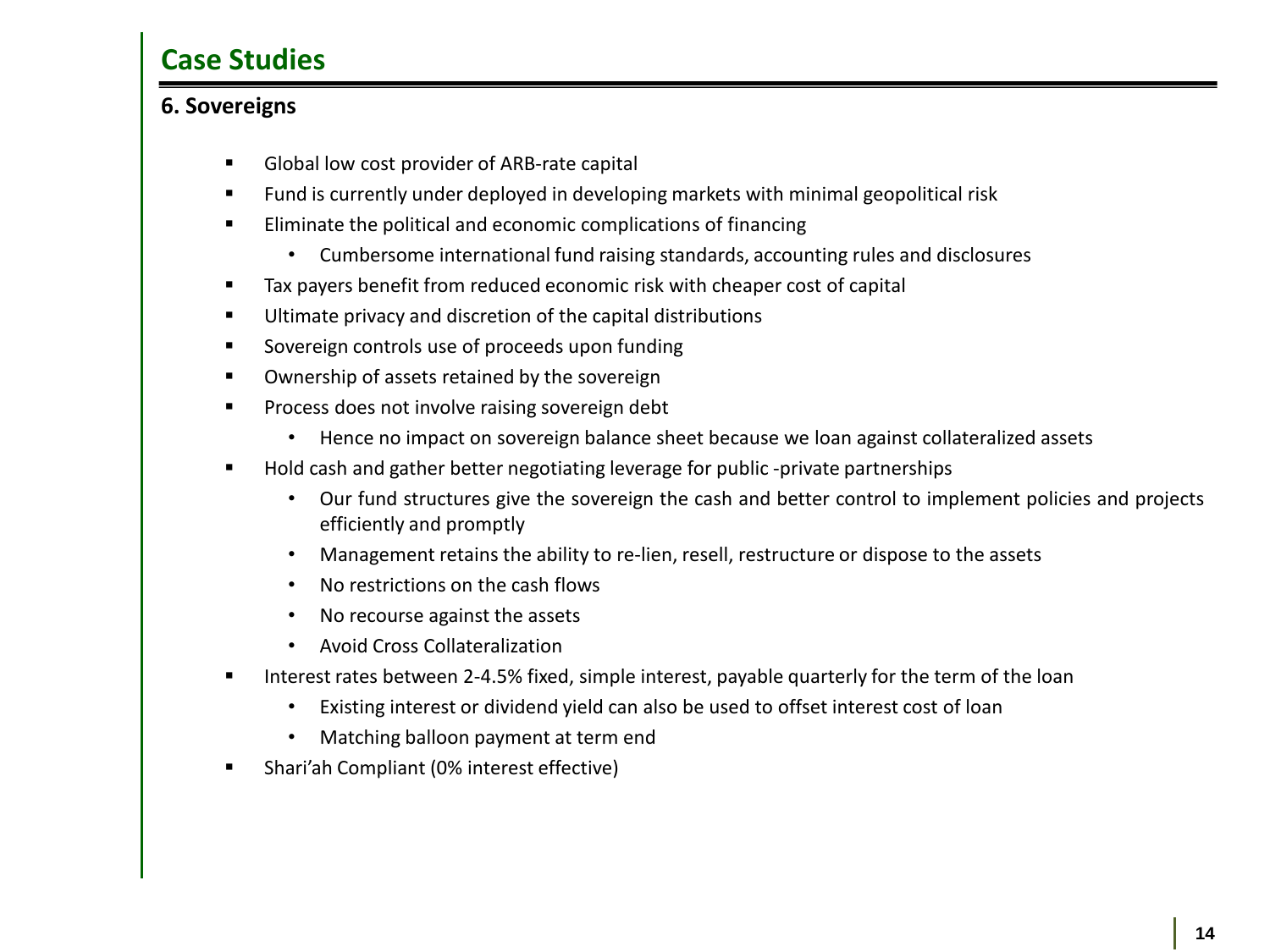#### **6. Sovereigns - Continued…**

- An example would be environmental restoration projects where ROI is not calculated in terms of dollars, but is in terms of extremely long-term and nearly impossible to calculate cost to national security, resource management and human health.
	- Cost of capital containment vs. ROI
	- Return *of* capital vs. Return *on* capital
	- Our fund is underexposed globally in the following areas
		- Energy management
		- Water management
		- Food resources
		- Ecosystem restoration
		- Power Generation
		- Shipping ports
		- Green cities and infrastructure
		- Waste management
		- Renewable power generation
		- Established clean technology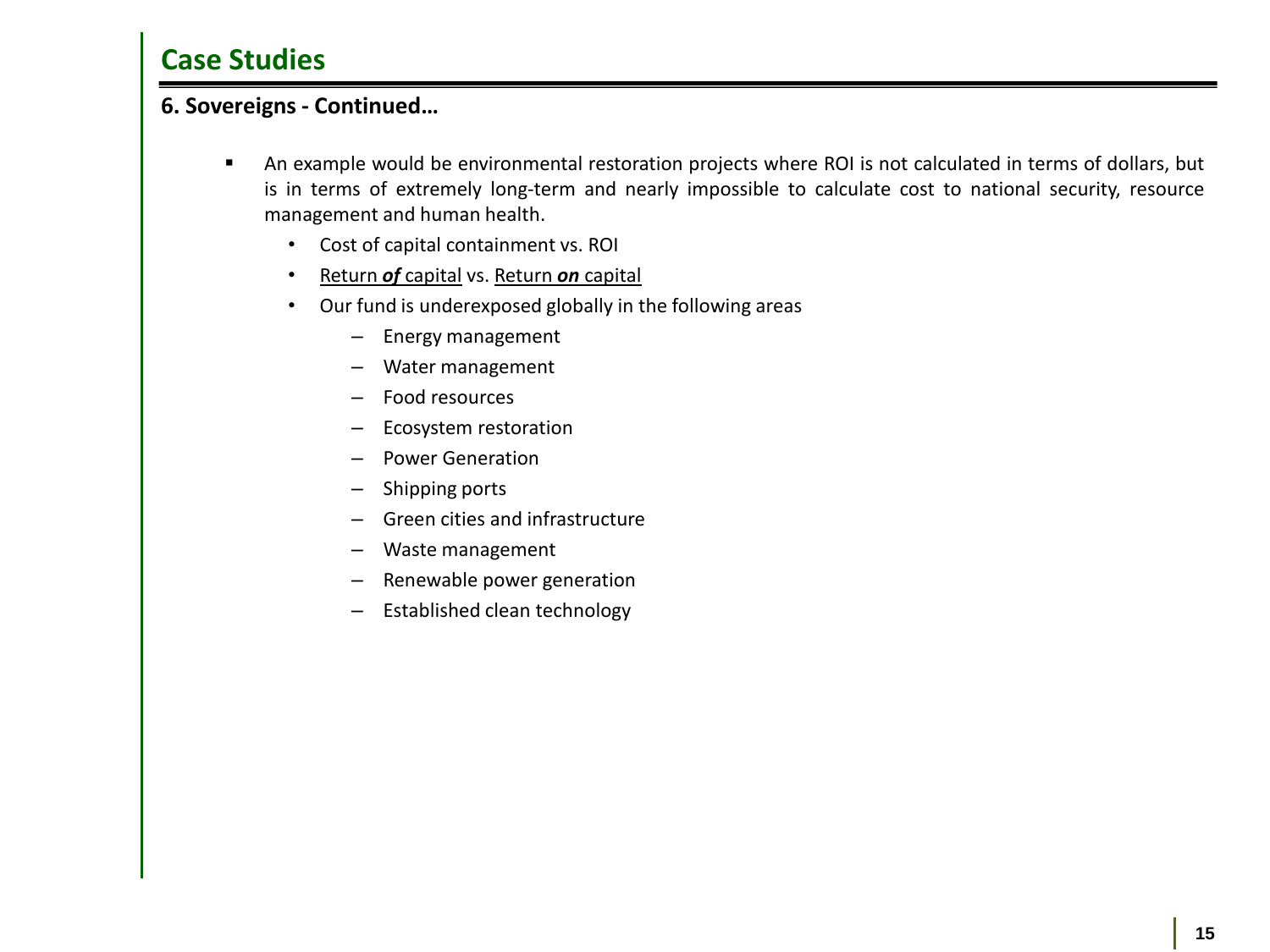## **PE Fund Loan Procedures**

### **Next steps to closing**

- $\triangleright$  Our PE fund reviews the following security information:
	- Name of security
	- Symbol
	- Number of shares
- $\triangleright$  Gives initial loan indication
- A deposit if \$30,000 USD is paid to Princeton ( Fully Refundable if not approved by Lender)
- $\triangleright$  Assuming there is interest, the PE fund will issue a Term Sheet and Application to the owner
- $\triangleright$  The PE fund receives and reviews the required information for the loan documents:
	- **Application**
	- **Signed term sheet**
	- Copy of legal I.D.
	- **EXECUTE:** Ownership documentation of security
- $\triangleright$  [Ice](http://www.icemiller.com/) [Miller](http://www.icemiller.com/) prepares and sends loan and pledge agreements to the Owner
- $\triangleright$  Owner reviews, signs, and returns the agreements to Ice Miller
- $\triangleright$  PE fund then executes the agreements and Ice Miller sends copies to both parties
- $\triangleright$  Owner authorizes the delivery of the security per the delivery instructions as provided by the PE fund
- $\triangleright$  CUSIPs must be free delivery via Euroclear or DTC to the PE fund account at one of the five balance-sheet banks
- $\triangleright$  PE fund then completes the transaction by providing the funds as per the Agreement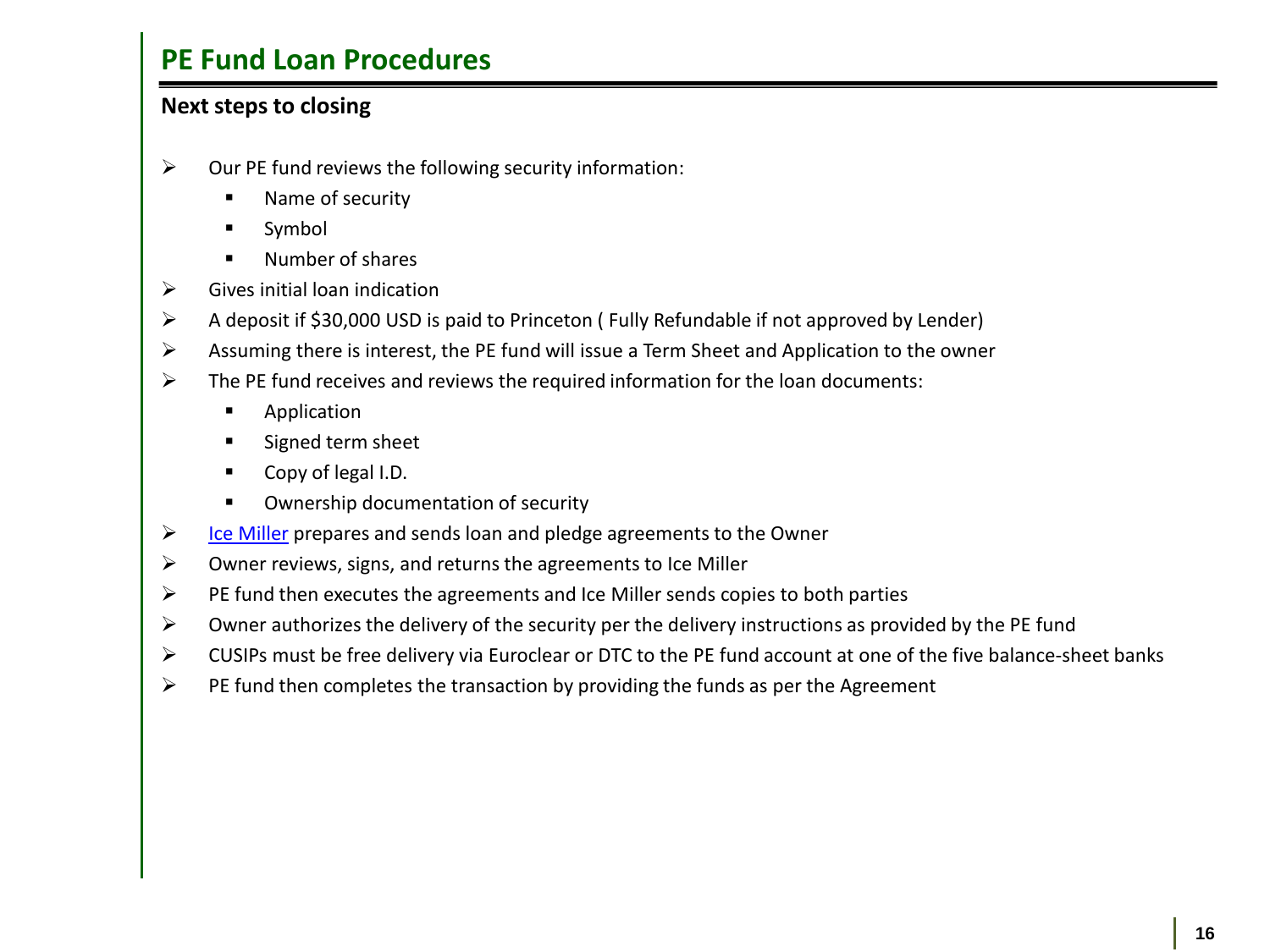